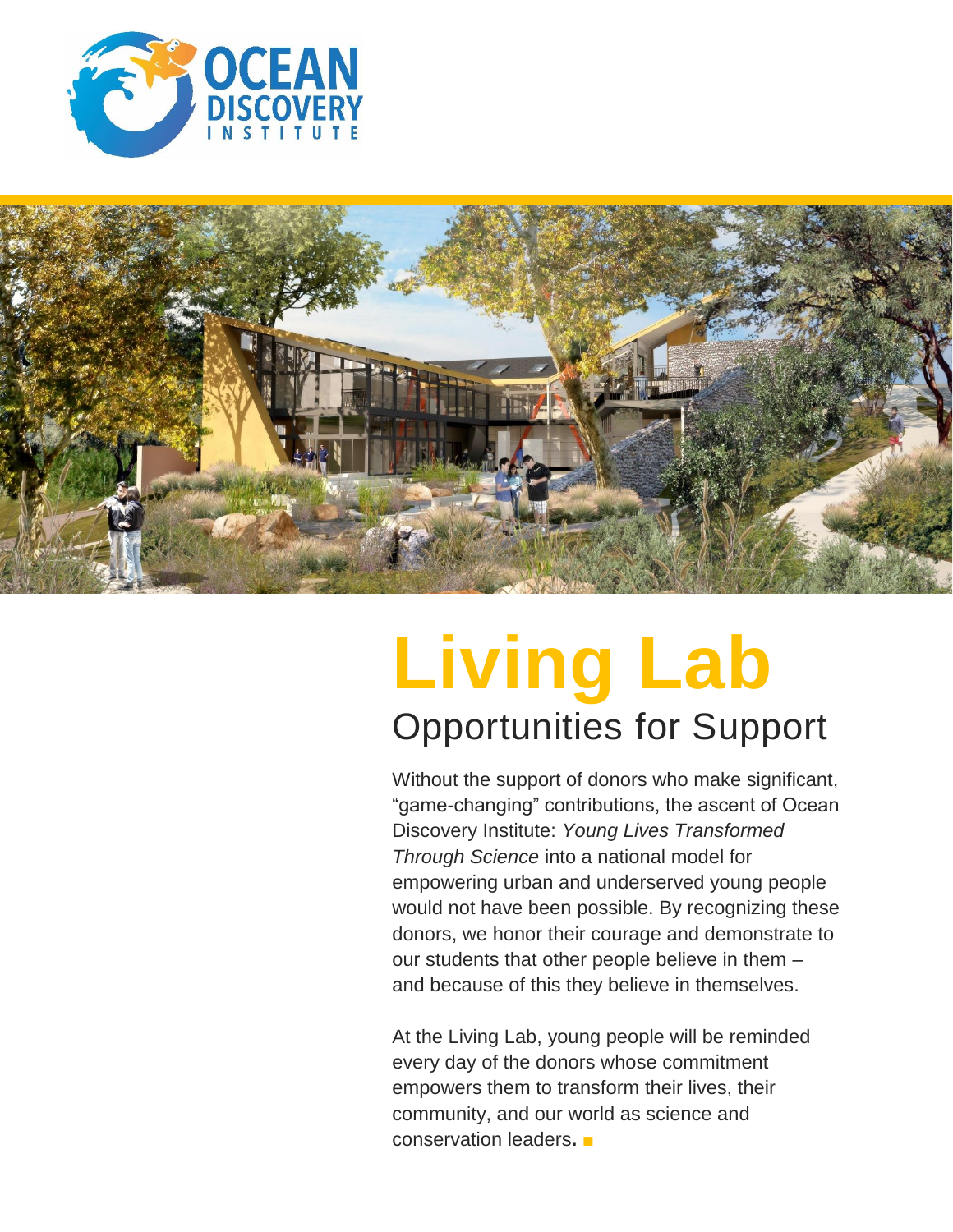**The donor who invests in the Commons knows that the seeds of innovation and community are planted when people of diverse perspectives gather together to share their experience and expertise.** 

The Commons is designed to foster these critical interactions. Providing 2,500 square feet of outdoor communal space, The Commons will be a hub for lectures, workshops, and discussion. Serving as a link between the indoor educational setting and the landscaped gardens and nature play experiences outside, this will be one of the building's most high-traffic areas, heightening the possibilities for unexpected encounters and dialogue. Imagine a 16-year-old student introducing her parents to the scientist she performed research with over the summer. Imagine a mother, whose oldest son is working in the lab behind her, watch her daughter find a worm in the soil and squeal as she delicately places it in a pail to show others.

**Your contribution to The Commons shows your belief in communication as an important tool to build community.**

## **SCI-TECH LAB** | \$1,000,000

**The donor who invests in the Sci-Tech Lab believes students must be able to imagine themselves as the scientists of the future and act as young science leaders today.**

Under the guidance of scientists and other STEM professionals, students will don lab coats and goggles as they use cutting-edge equipment simply not found in schools like theirs – the same equipment they may one day use in their careers. Imagine a student sharing a hypothesis with a visiting scientist from Scripps Institution of Oceanography while her peers gather around an electrophoresis machine testing the DNA of a whale shark. Our young people will utilize this "clean lab" to explore organismal systems using the most modern concepts and techniques from the fields of cell biology, biochemistry, molecular biology, physiology, and genetics.

**Your commitment to support the Sci-Tech Lab will ignite future career aspirations and present-day excitement about science for thousands of young people each year.**

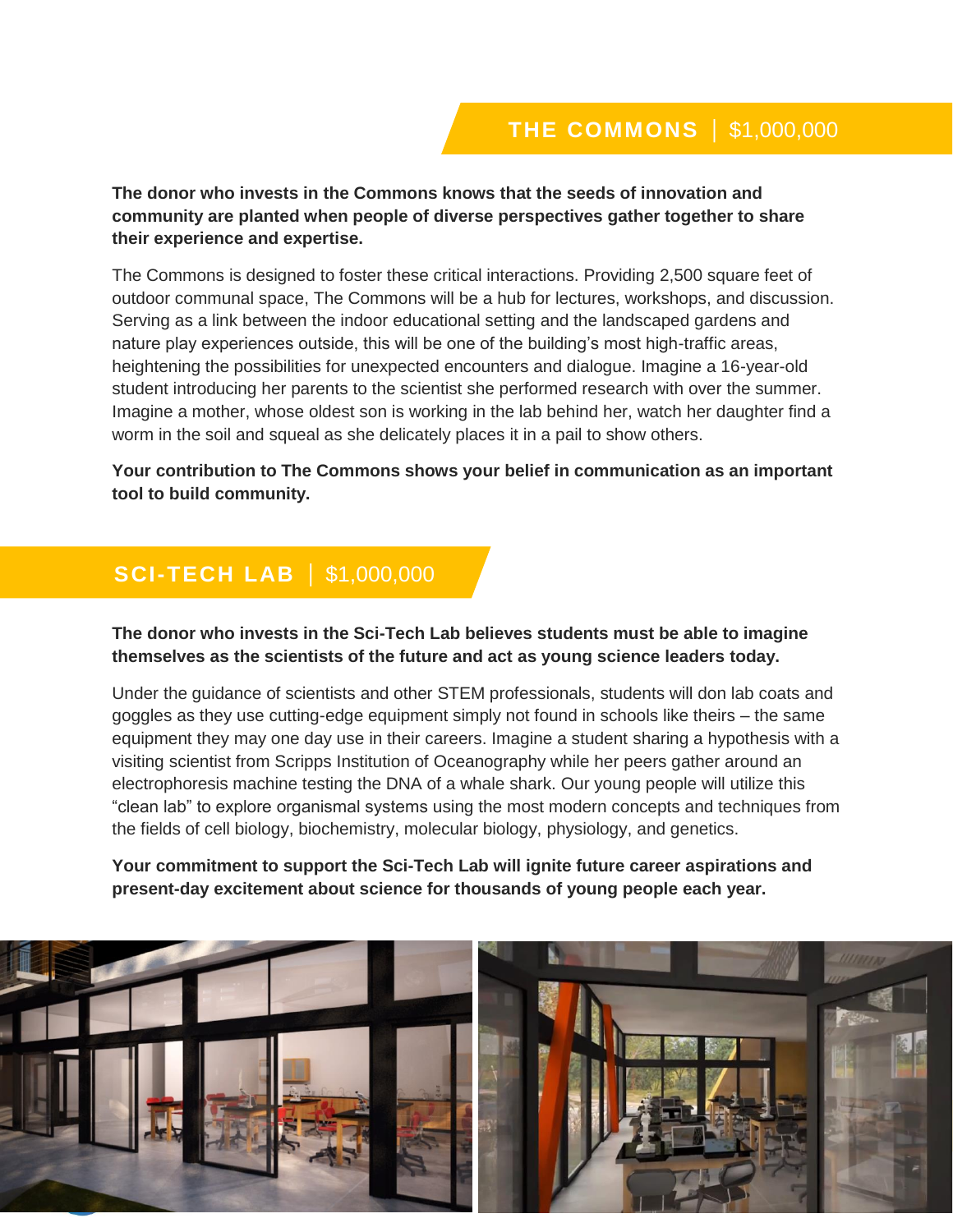#### **The donor who invests in the Eco Lab understands that students find their passion for learning when they get their hands dirty.**

On any given day, the Eco Lab will be bustling with laughter and activity. Students will run in from the canyon knocking mud off their boots and toting the tools used to conduct field experiments. This space – filled to the brim with microscopes and aquaria – will illuminate the interdisciplinary principles of how plants and animals interact with the physical environment. Imagine students doing everything from testing ocean samples with scientists from the Scripps Institution of Oceanography to dissecting sharks and earthworms to learn about their diets.

**Your contribution to support the Eco Lab will create an environment where young people find the spark that makes them eager to learn.**

## **PLAZA DEL SOL** | \$500,000

**The donor who invests in the Plaza Del Sol is someone who believes we must protect our environmental and scientific resources.**



In a building where form follows function, Plaza del Sol is one of the Living Lab's most versatile – and environmentally friendly – spaces. In addition to providing parking, event, and teaching space, the plaza will also be the focal point for the Living Lab's green features, as visitors can witness the sun's energy being put to use. Cars will park beneath the solar trees that allow the building to achieve net-zero energy, and atop the pavers outlining a cistern that allows for water conservation in a drought-prone region.

Plaza del Sol is also where you might find hundreds of supporters listening to students share the results of their sea turtle research in this converted events space, enjoying the open air and lively student-created murals that highlight the rich cultural diversity of the community. Or you may even see a roaring campfire, as urban youth learn to camp and safely experience the wonder of sleeping under the stars.

**Your contribution to the Plaza del Sol will ensure we can maximize every space in a facility that weaves conservation and green technology into the fabric of this community.**